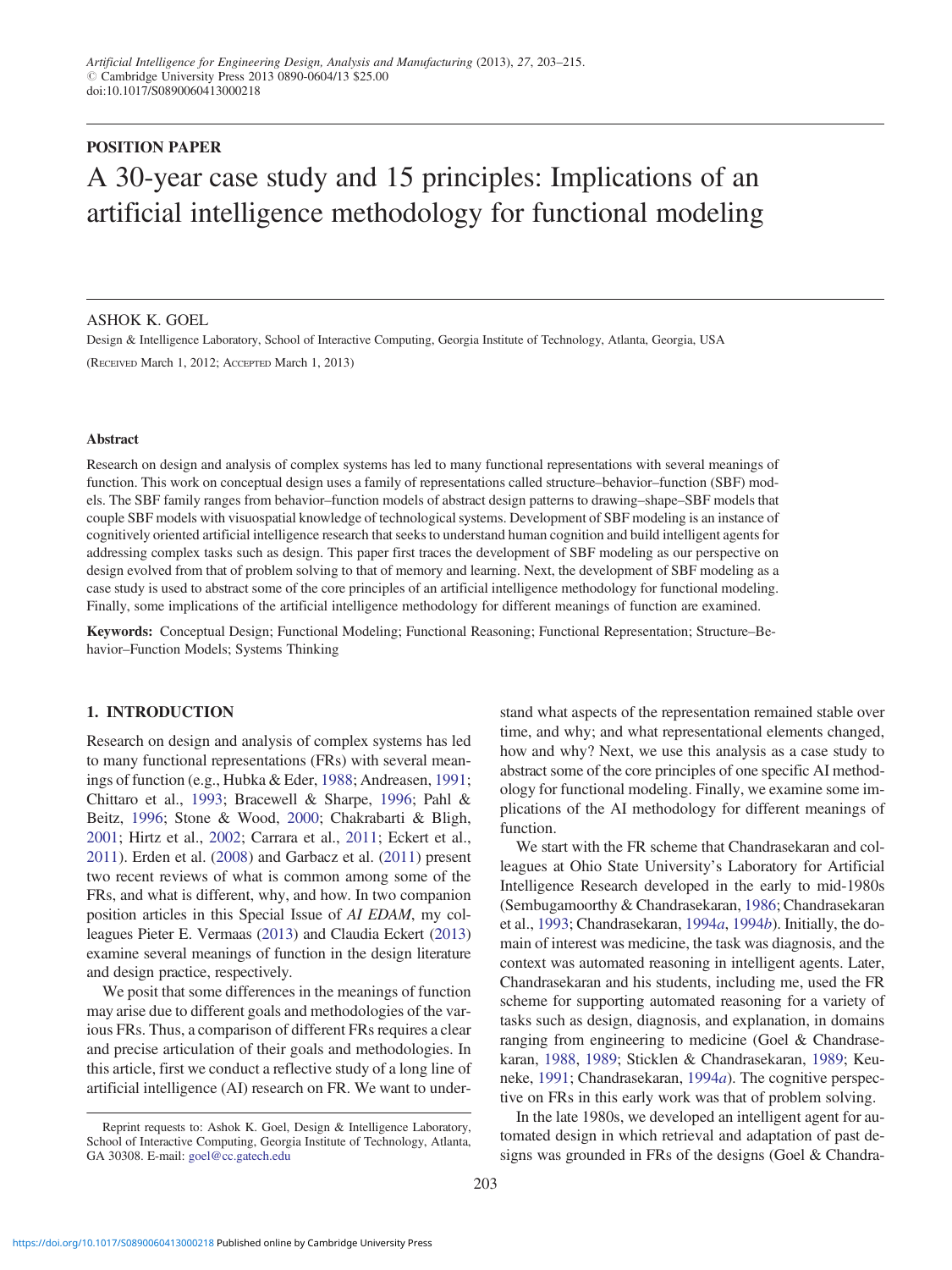sekaran, [1988;](#page-11-0) Goel, [1992](#page-11-0); Goel & Chandrasekaran, [1992](#page-11-0)). This helped change our perspective on FRs from that of problem solving to that of memory and learning, led to new ontological commitments, and resulted in structure–behavior– function (SBF) models. In the mid-1990s, Sambasiva Bhatta in our Design & Intelligence Laboratory at Georgia Institute of Technology developed a technique called model-based analogy that uses SBF models of designs to abstract and transfer behavior–function (BF) models of design patterns from one design domain to another (Bhatta & Goel, [1994](#page-11-0), [1996](#page-11-0)a, [1996](#page-11-0)b, [1997](#page-11-0)). In the middle of the last decade, Patrick Yaner at Georgia Tech's Design & Intelligence Laboratory developed a technique called compositional analogy for understanding design drawings by analogical mapping and transfer at multiple levels of abstraction in drawing–shape– SBF (DSSBF) models (Yaner & Goel, [2007](#page-12-0)a, [2007](#page-12-0)b, [2008](#page-12-0)).

Research on the FR scheme and SBF models is an instance of cognitively oriented AI research on functional modeling. The twin goals of this kind of AI research are to understand human cognition and to build cognitively inspired intelligent agents (Goel & Davies, [2011](#page-11-0); Langley, [2012](#page-12-0)). The general methodology is to observe human behavior as they address complex tasks such as diagnosis and design, build knowledge-based intelligent agents for addressing the tasks, use the knowledge-based methods as hypotheses for explaining human reasoning on the tasks, and build interactive tools that use the representations and knowledge-based methods for aiding humans in performing the tasks. Unlike cognitive psychology that often focuses on the microstructure of human cognition and behavior, cognitively oriented AI typically emphasizes the macrostructure: the content and representation of knowledge, the inferences enabled by the knowledge, and the tasks addressed by the inferences.

In cognitively oriented AI, knowledge content and representation are closely related to the reasoning task as noted above. This leads us to the first AI principle for functional modeling:

Principle 1: Functional models are constructed to support functional reasoning. Thus, any theory of functional modeling needs to be situated in a theory of functional reasoning: the whys, whats and hows of functional reasoning for various tasks are good starting points for answering the whys, whats and hows of functional models.

AI is a wide and open field, and different AI researchers make different assumptions and pursue different hypotheses. Thus, several researchers have developed similar cognitively oriented FRs with similar names, goals, and foci. FRs that share some aspects or elements of our SBF models include Freeman and Newell's ([1971\)](#page-11-0) representations of software systems, Reiger and Grinberg's ([1978\)](#page-12-0) representations of physical mechanisms, Rasmussen's ([1985\)](#page-12-0) structure–behavior– function representations of large-scale industrial systems, Gero's function–behavior–structure models (Gero, [1990](#page-11-0); Gero et al., [1992](#page-11-0); Gero & Kannengiesser, [2004](#page-11-0)), Umeda

and Tomiyama's function–behavior–state models (Umeda et al., [1990](#page-12-0), [1996](#page-12-0); Umeda & Tomiyama, [1997\)](#page-12-0), Govindaraj's qualitative approximations of complex systems (Vasandani & Govindaraj, [1995\)](#page-12-0), and Kitamura and Mizoguchi's function– behavior representations (Sasajima et al., [1996](#page-12-0); Kitamura et al., [2002](#page-12-0), [2004\)](#page-12-0). However, in this article we focus exclusively on the evolution of our SBF models over nearly 30 years.

#### 2. SYSTEMS AND MODELS

A complex system manifests a large number of heterogeneous interacting components, nonlinear and cyclic processes, feedback, stochasticity, and/or emergence (Forrester, [1994\)](#page-11-0). From a cognitive perspective, it is useful to think of complexity as a metaphor for the kinds of systems that are challenging for humans to fully understand. A system may be cognitively challenging to understand not only because of the properties mentioned above but also because the causal processes in the system may be invisible and occurring at multiple levels of organization.

One common class of complex systems exhibits hierarchical organization (Simon, [1962,](#page-12-0) [1996,](#page-12-0) [1999\)](#page-12-0). Hierarchically organized systems are nearly decomposable: although causal processes at one abstraction level in these systems emerge out of interactions among components and processes at lower levels, the interactions among subsystems at any level are contained and can be organized hierarchically. Functions are mental abstractions that enable a hierarchical decomposition of a system into subsystems (Simon, [1962](#page-12-0), [1996](#page-12-0), [1999](#page-12-0)). This is an important cognitive feature because it implies that analyzing such systems entails decomposing them into appropriate subsystems at different levels of functional abstraction and understanding interactions among the subsystems at a given level of functional abstraction. This leads us to our second principle for functional modeling.

Principle 2: Functions are mental abstractions that enable a hierarchical decomposition of a complex system into subsystems.

We use the term *model* (not *representation*) in referring to SBF models. Although the word *model* has been applied to a variety of representations, we use the term in the sense of a scientific model: a scientific model is a scientist's interpretation of a phenomenon (e.g., Nersessian, [1999;](#page-12-0) Machamer et al., [2000;](#page-12-0) Nersessian, [2008\)](#page-12-0). We note two important cognitive features of such models. First, models are abstractions of reality: the abstractions constrain systems thinking by both simplifying the systems and suggesting a course of analysis (Darden, [1998](#page-11-0)). Second, scientists use models to generate explanations: modern philosophers of science regard models as essential to explanation (e.g., Bechtel & Richardson, [2010](#page-11-0)).

Technological systems are designed, monitored, measured, explained, diagnosed, repaired, and redesigned to achieve the desired functions. Analysis of technological systems is facili-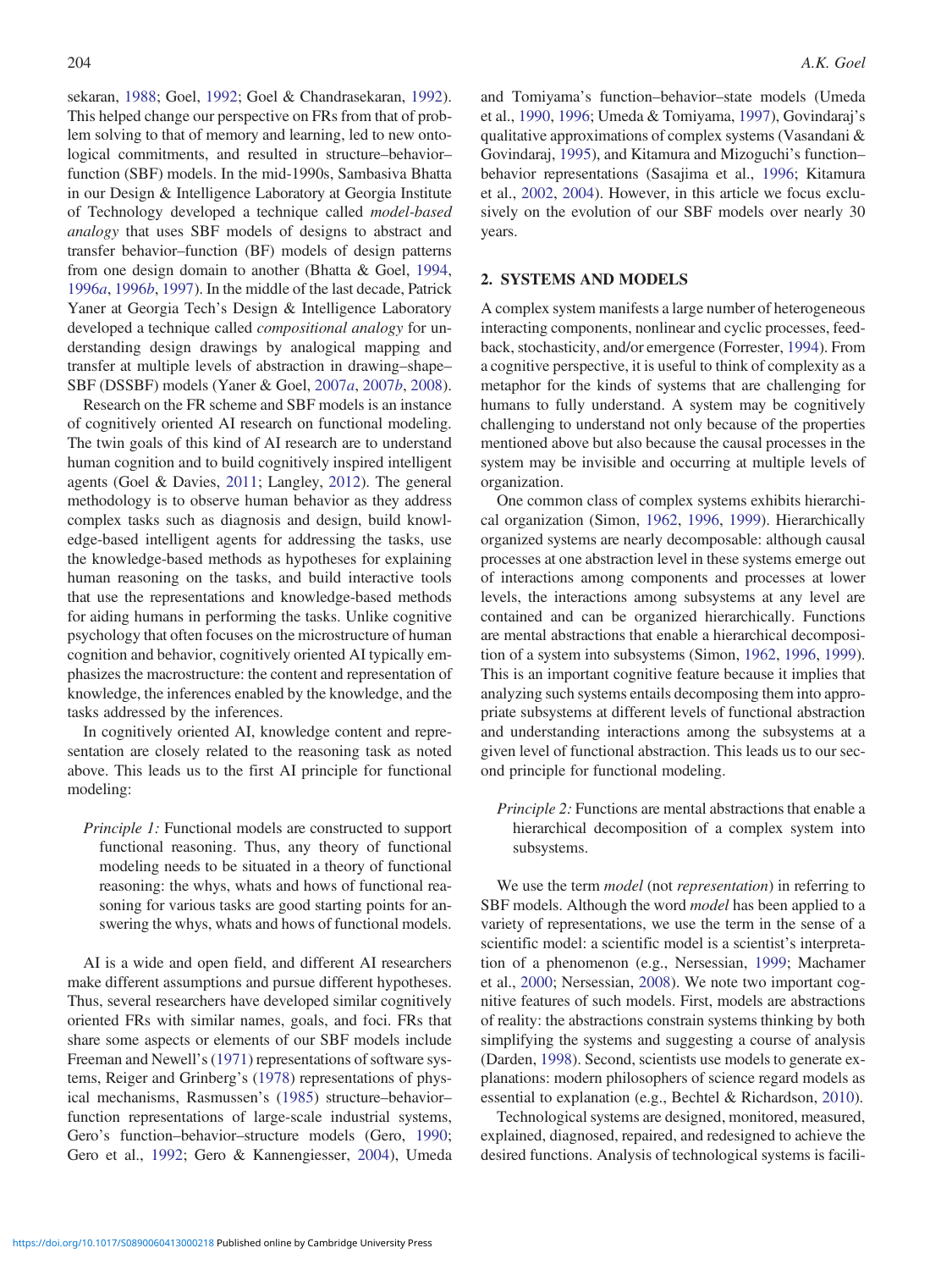#### <span id="page-2-0"></span>30-year case study 205

tated by knowledge of causal mechanisms that result in the system's functions. It follows that functional models should explain how a system's causal mechanisms accomplish its functions. This leads to our third principle for functional modeling.

Principle 3: Functional models specify causal mechanisms that explain how system functions are accomplished.

## 3. FR SCHEME FOR DIAGNOSIS AND EXPLANATION

In the early to the mid-1980s, Sembugamoorthy and Chandrasekaran [\(1986](#page-12-0)) developed the FR scheme for describing the functioning of physical devices to support automated diagnosis. Let us consider the example of the simple gyroscope follow-up illustrated in Figure 1. Briefly, the gyrocompass, with its ability to track true north as compared to the unreliable magnetic north, is an instrument for navigation and piloting aboard many ships. A gyroscope is an assembly with a very rapidly spinning top. A gyroscope follow-up automatically tracks and amplifies the movement of a spinning gyro. The follow-up servo can drive any number of gyrocompasses located anywhere on a ship, each of which replicates the reading of the central gyro. Figure 1 illustrates the schematic of a simple gyroscope follow-up with no feedback control. This example actually is taken from the Ideal system described in Section 5. However, we use it here to explain the FR scheme and to illustrate the evolution of SBF modeling.

Figure 2a and b illustrate the representation of the function and the behavior of the gyroscope follow-up in the FR scheme. The description of the structure of the gyroscope follow-up in the FR scheme (not shown here) would include specifications of the components of the device as well as the connections among them. The description of a function (Fig. 2a) specifies the behavior that accomplishes it; thus, functions in the FR scheme index behaviors responsible for them, and the behaviors are organized by the functions they achieve. The description of a behavior (Fig. 2b) specifies a causal mechanism consisting of states and transitions among them. The specification of a device function may also include



Given: AngularMomentumLi

Makes: AngularMomemtumL<sub>o</sub>

**By-Behavior: Behavior TransferAngularMomentum**  $(a)$ 

**AngularMomentumL** 

**UsingFunction FunctionName1ofLinkage-AB** UsingFunction FunctionName2ofLever-BC

LinearMomentumAtPilotValve



Fig. 2. Representations of (a) a function in the functional representation (FR) scheme and (b) behavior in the FR scheme. [A color version of this figure can be viewed online at [http://journals.cambridge.org/aie\]](http://journals.cambridge.org/aie)

an ExternalStimulus clause that specifies an external trigger and a Provided clause that specifies the conditions under which the behavior accomplishes the function. A transition in a behavior may be annotated by explanations for it, for example, UsingFunction of some component of the device (Fig. 2b). Annotations on the transitions may include By-Behavior (for a more detailed description of the transition), UnderStructuralConditions (for specifying the structural conditions for the transition), and DomainPrinciple (for specifying a general principle that explains the transition).

Note that a function of a system in the FR scheme is an intended output behavior of the system as well as an abstraction of an internal causal behavior. Note also that the annotation UsingFunction on the behavioral transitions provides a decomposition of the function of the system into functions of its components. However, instead of a function–subfunction decomposition, in the FR scheme, internal causal behaviors are an intermediate level of abstraction between function and structure. Thus, the abstraction hierarchy takes the form of  $F \to B \to F \to B \cdots \to F(S)$ , where the decomposition can go to as many levels as needed. Sticklen and Chandrasekaran [\(1989](#page-12-0)) describe MDX2, an intelligent agent that uses the FR scheme for automated diagnosis. Keuneke ([1991\)](#page-12-0) describes the use of the FR scheme for automated explanation of the functioning of complex systems. The FR scheme leads to three additional principles for functional modeling.

- Principle 4: Behavior is an intermediate abstraction between structure and function. Internal causal behaviors of a system specify the composition of a system function from the functions of its subsystems and components.
- Principle 5: Organization of functional models is important for localizing reasoning. Functions may act as indices into behaviors; behaviors may be organized around functions.
- Principle 6: Functional models need to be evaluated through Fig. 1. A schematic diagram of the gyroscope follow-up. experimentation. Construction of knowledge systems for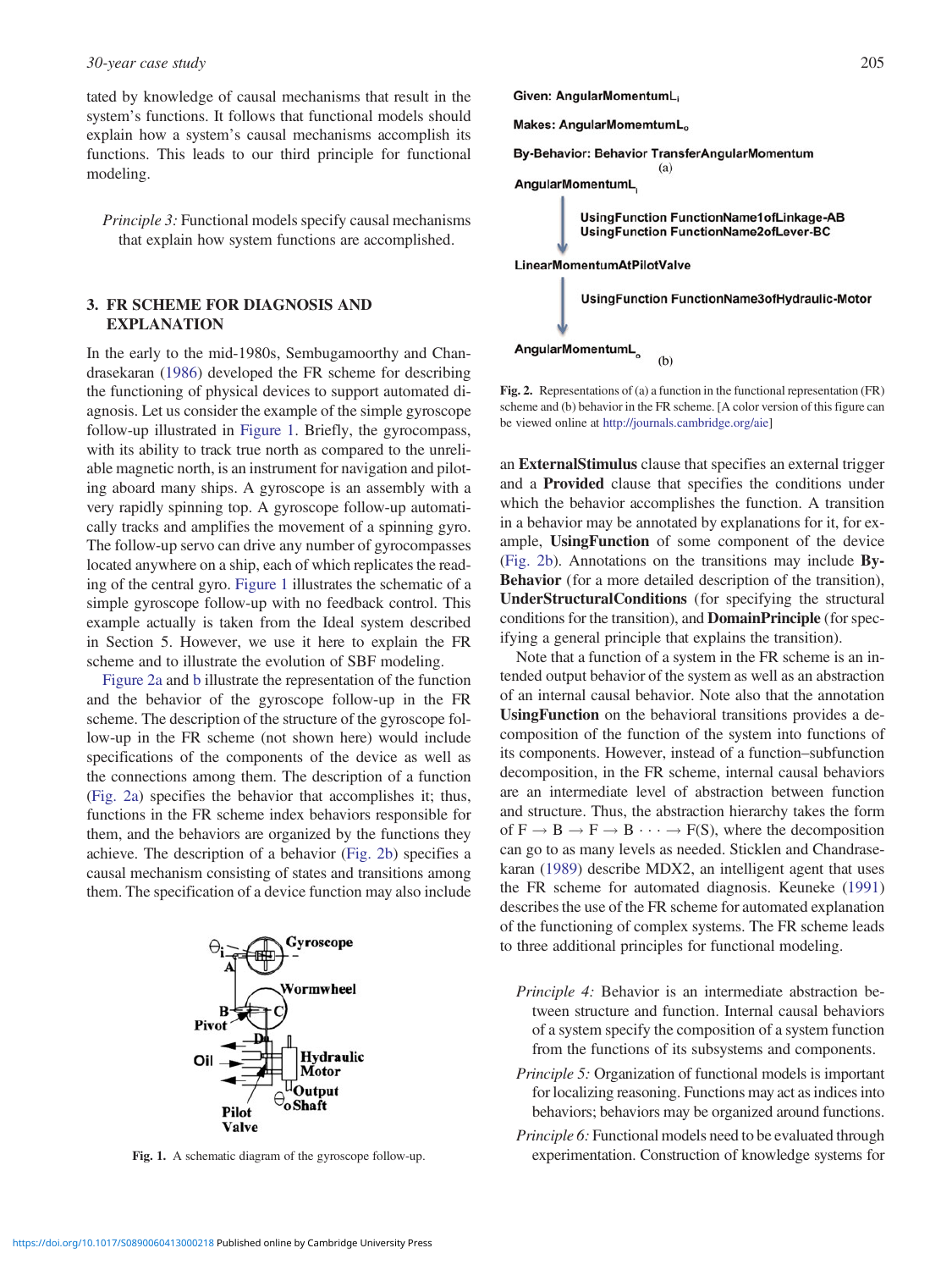automated reasoning is one experimental method for testing, refining, and revising functional models.

## 4. CASE-BASED DESIGN: SBF MODELS OF DESIGNS

My 1989 PhD dissertation at Ohio State University under Chandrasekaran's supervision integrated case-based and model-based reasoning for adaptive design (Goel, [1989](#page-11-0)). Much of practical design is adaptive in that new designs are generated by adapting known designs. In the paradigm of case-based reasoning (Riesbeck & Schank, [1989](#page-12-0); Kolodner, [1993](#page-12-0)), the intelligent agent is endowed with a memory populated with past experiences (called cases). Given a new problem, the agent retrieves a similar case from memory and, if needed, modifies it to suit the given problem. The agent evaluates the candidate solution and, if needed, repairs it. When the agent encounters a new case, it indexes and stores it in memory for potential reuse. While case-based reasoning provides a computational process for reasoning, it does not provide a content account of cases (i.e., the case-based reasoning does not specify what knowledge should be contained in a case). The knowledge contained in the cases should support the tasks of indexing, retrieval, modification, evaluation, and storage.

My dissertation described the use of functional models of known designs as the contents of design cases and the functions of the designs as indices to the design cases (Goel, [1992\)](#page-11-0). The core of the task of conceptual design is an  $F \rightarrow$ S mapping: it takes a specification of a set of desired functions as input and has the goal of giving as output a specification of the structure of a design that can achieve the desired functions. For example, a target design problem may specify the desired function of propagating angular momentum with only small fluctuations. Hence, the proposal to index design cases by the functions delivered by the stored designs so that the knowledge system can retrieve the design case most similar to the desired function. Further, if each design case contains an  $S \rightarrow B$  $\rightarrow$  F map, where the behavior B specifies how the structure S of the design achieved its function F, then the map may guide the modification of the design to achieve the desired function of the new problem. Hence, the proposal to include  $S \rightarrow B$  $\rightarrow$  F maps (or models) as the contents of the design cases, which explains the origin of the name of SBF modeling.

When I tried to use the FR scheme to specify the contents and indices of design cases, I encountered two problems. First, the FR scheme of the 1980s did not provide a vocabulary for specifying functions so that two functions could be compared to measure similarity between them. This is because the Given and Makes states in the function specification (e.g., **AngularMomentumL**<sub>i</sub>) are simply strings of characters with little semantics. Thus, the FR scheme of the time could not support case retrieval. Second, the FR scheme of the 1980s did not provide a vocabulary for specifying functions so that one function could be substituted by another function during design case adaptation. This is because the

functional annotations on the behavioral state transitions (e.g., FunctionName1ofLinkageAB) are simply character strings with little semantics. Thus, the FR scheme of the time could not support case adaptation either.

To support design case retrieval and adaptation, we needed an ontology of states and functions. I adapted this ontology from a technique of compositional modeling called consolidation (Bylander & Chandrasekaran, [1985;](#page-11-0) Bylander, [1991](#page-11-0)). Consolidation is a technique for incrementally composing the output behaviors of a physical device from the output behaviors of its structural components. It subscribes to an ontology of components and substances, where a component can contain a substance and substances can flow between components. Components can have modes (such as open and closed). A substance can be any "stuff" that is conserved (unless explicitly created or destroyed by some component). Thus, a substance, for example, may be material, energy, or information; a substance may be physical or abstract (e.g., angular momentum).

This basic ontology leads to a small number of primitive output behaviors of components and devices (Bylander, [1991\)](#page-11-0): Allow, Move, Pump, Expel, Create, Destroy, and Change\_Mode. The technique of consolidation used a small set of domain-independent rules to compose potential output behaviors of a device from the output behaviors of its components. Note that the technique of consolidation focuses on the output behaviors of components and systems, not their internal causal behaviors as in the FR scheme. The functions of a system in the sense of the FR scheme are a desired subset of the set of all output behaviors. For example, a flashlight electrical circuit may have the output behaviors of producing light and generating a small amount of heat, where the desired function may only be to produce light. Although the FR scheme represented the functions of a system (e.g, production of light in case of the flashlight), SBF models represent all output behaviors of the system (e.g., production of light as well as generation of heat for the flashlight; Goel & Stroulia, [1996\)](#page-11-0).

I used this ontology of components and substances, of output behaviors and functions, to develop a vocabulary for specifying the states in a system as well as functional annotations on the behavioral state transitions in the FR scheme. [Figure 3a](#page-4-0) and [b](#page-4-0) illustrate the representations of the gyroscope of [Fig](#page-2-0)[ure 1](#page-2-0) in the new language. The representation of function in SBF models ([Fig. 3a\)](#page-4-0) may be compared with the representation of function in the FR scheme ([Fig. 2a](#page-2-0)). Note that the representation of function in SBF models is no longer a string of characters. Instead, it has a semantics that enables comparison of two functions and measurement of similarity between them. This enabled retrieval of cases similar to the given problem based on the similarity between their respective functional specifications.

Similarly, the representation of behavior in SBF models [\(Fig. 3b](#page-4-0)) may be compared with the representation of behavior in the FR scheme ([Fig. 2b\)](#page-2-0). The functional annotations on the state transitions in the SBF models have a semantics that enables reasoning about the modifications needed to the re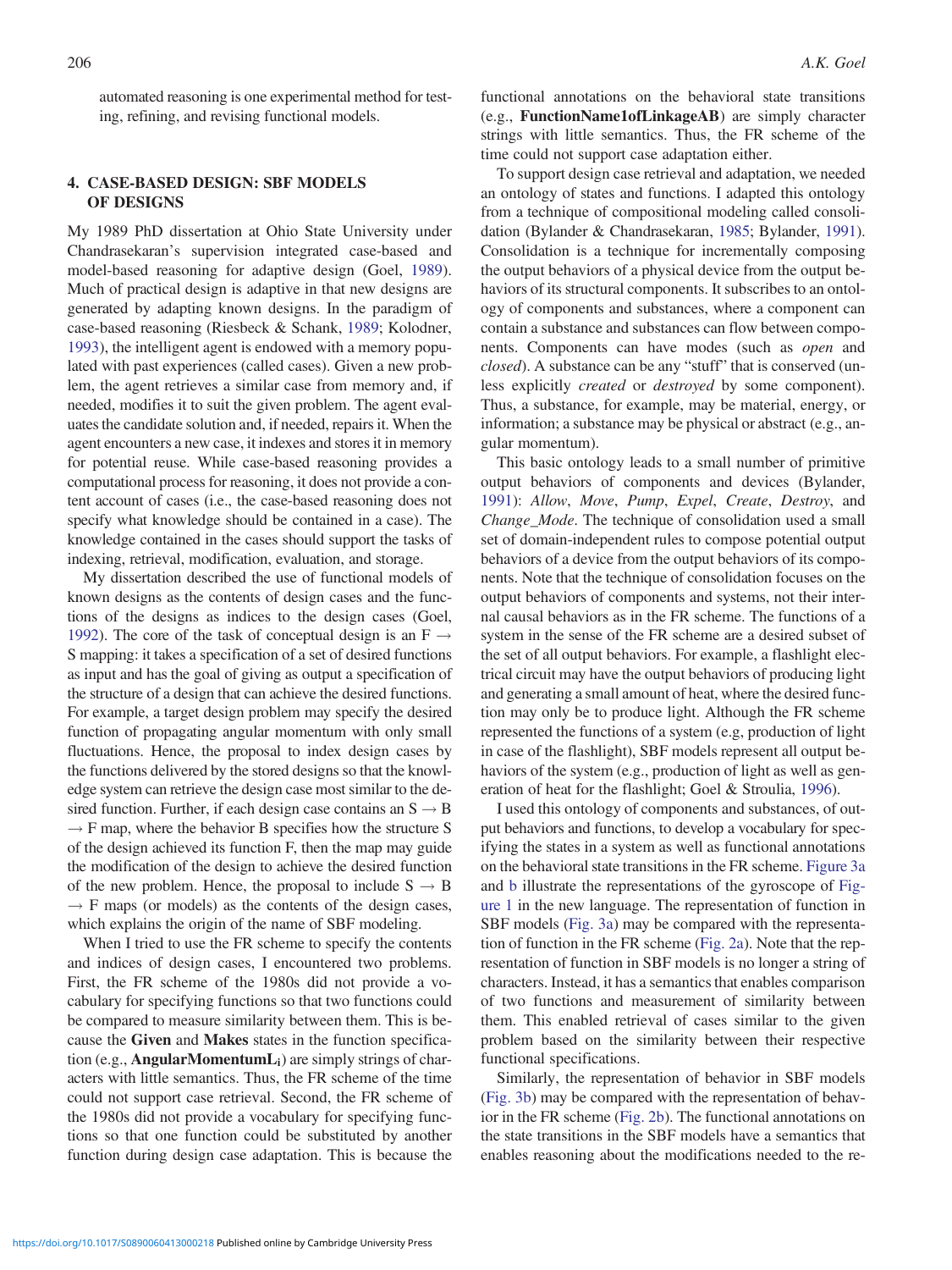<span id="page-4-0"></span>**GIVEN: Substance: Angular Momentum Location: Gyroscope** Magnitude: L **Direction: Clockwise MAKES: Substance: Angular Momentum Location: Gyroscope** Magnitude:  $L_{\text{o}}(L_{\text{avg}} + \Delta)$ **Direction: Clockwise** 

BY-BEHAVIOR: Behavior TransferAngularMomentum

 $(a)$ 

**GIVEN state** 

UsingFunction ALLOW AngularMomentum of Linkage-AB UsingFunction ALLOW AngularMomentum of Lever-BC **UnderStructuralCondition CONNECTED (Gyroscope,** Linkage-AB, Lever-BC)

**Angular Momentum Location: Pivot** Magnitude: L<sub>ww</sub> **Direction: Clockwise** 

**UsingFunction CREATE AngularMomentum of Lever-BC** Parametric Relations  $L_{\text{av}} = +f(L_{\text{wav}})$ 

Angular Momentum **Location: Pivot** Magnitude: L<sub>m</sub>

**Direction: South** 

UsingFunction CREATE AngularMomentum of HydraulicMotor **UnderConditionTransition 6-7 of Behavior Produce Torque**  $\ddotsc$ 

**MAKES** state

Fig. 3. Representations of (a) a function in structure–behavior–function (SBF) models and (b) behavior in SBF models. [A color version of this figure can be viewed online at [http://journals.cambridge.org/aie\]](http://journals.cambridge.org/aie)

 $(b)$ 

trieved design in order to achieve the desired function specified in the target problem. (The representation of behaviors illustrated here is only partial. For example, the last transition in the behavior TransferAngularMomentum depicted in Fig. 3b points to a state transition in another behavior ProduceTorque that is not shown in the figure.)

An intelligent agent called Kritik implemented the casebased method for adaptive design, grounding the case-based process in SBF models (Goel & Chandrasekaran, [1988;](#page-11-0) Goel, [1992](#page-11-0); Goel & Chandrasekaran, [1992;](#page-11-0) Goel et al., [1997](#page-11-0)). The SBF models provided the vocabulary for indexing the design cases, as well as methods for retrieving, adapting, evaluating, and storing designs. Sycara et al. ([1991\)](#page-12-0) used another model-based scheme for indexing and retrieving design cases. Murdock et al. [\(1997](#page-12-0)) and Szykman et al. [\(2000](#page-12-0)) describe attempts at building large-scale libraries of design cases in engineering domains. The development of SBF models resulted in two more principles for functional modeling:

- Principle 7: Functional modeling should support memory tasks in addition to problem-solving tasks. Memory tasks include case indexing, retrieval, and storage.
- Principle 8: Functional modeling needs to be grounded in an ontology of systems. An ontology provides a disciplined vocabulary that in turn enables principled inferences.

## 5. ANALOGICAL DESIGN: BF MODELS OF DESIGN PATTERNS

The above theory of grounding the case-based process in functional models of design cases addressed conceptual design problems in which the desired function was almost identical to the function delivered by a design case so that known design needed to be modified only locally to obtain the desired design. The SBF models proved sufficient to support local modifications such as adjusting the parameters of some component or substance, or substituting some component in the design with another component at the same location as the first component. What additions to functional models might support more creative conceptual design, for example, problems requiring insertion of new components into the structure of the design case?

Let us consider as an example a design case containing the simple flashlight electrical circuit illustrated in Figure 4. (Briefly, the circuit contains a switch, a battery, and a bulb. When the switch is pressed, the circuit is closed, and the bulb produces light of an intensity that depends in part on the voltage of the battery.) Now suppose that the new design problem specifies the desired function to be several times the amount of light created by this system. One possible modification to the electrical system depicted in Figure 4 might be to replace the battery of 1.5 V in the circuit with a battery of higher voltage. However, let us further suppose that a battery of higher voltage is not available. What functional knowledge may enable an intelligent agent to adapt the design of this electrical circuit to achieve the desired function of generating light of a higher intensity?

For his PhD dissertation at Georgia Tech, Bhatta [\(1995](#page-11-0)) developed the technique of model-based analogy for innovative design adaptations based on the notion of design patterns. A design pattern in architecture specifies an abstract design goal, a generic design strategy for achieving the design goal in the form of an abstract spatial arrangement of structural components, and applicability conditions for instantiating the abstract design strategy (Alexander, [1977\)](#page-11-0). Bhatta adapted this notion of design patterns for conceptual design of engineering systems, once again introducing behavior as an intermediate abstraction between function and structure in the specification of design patterns. [Figure 5a](#page-5-0) illustrates the design goal of the cascade (or repetition) design pattern in terms of the functional descriptions of a desired function and of the function delivered by a known design case. It specifies that the output of the desired function is many times the output



Fig. 4. A flashlight electrical circuit.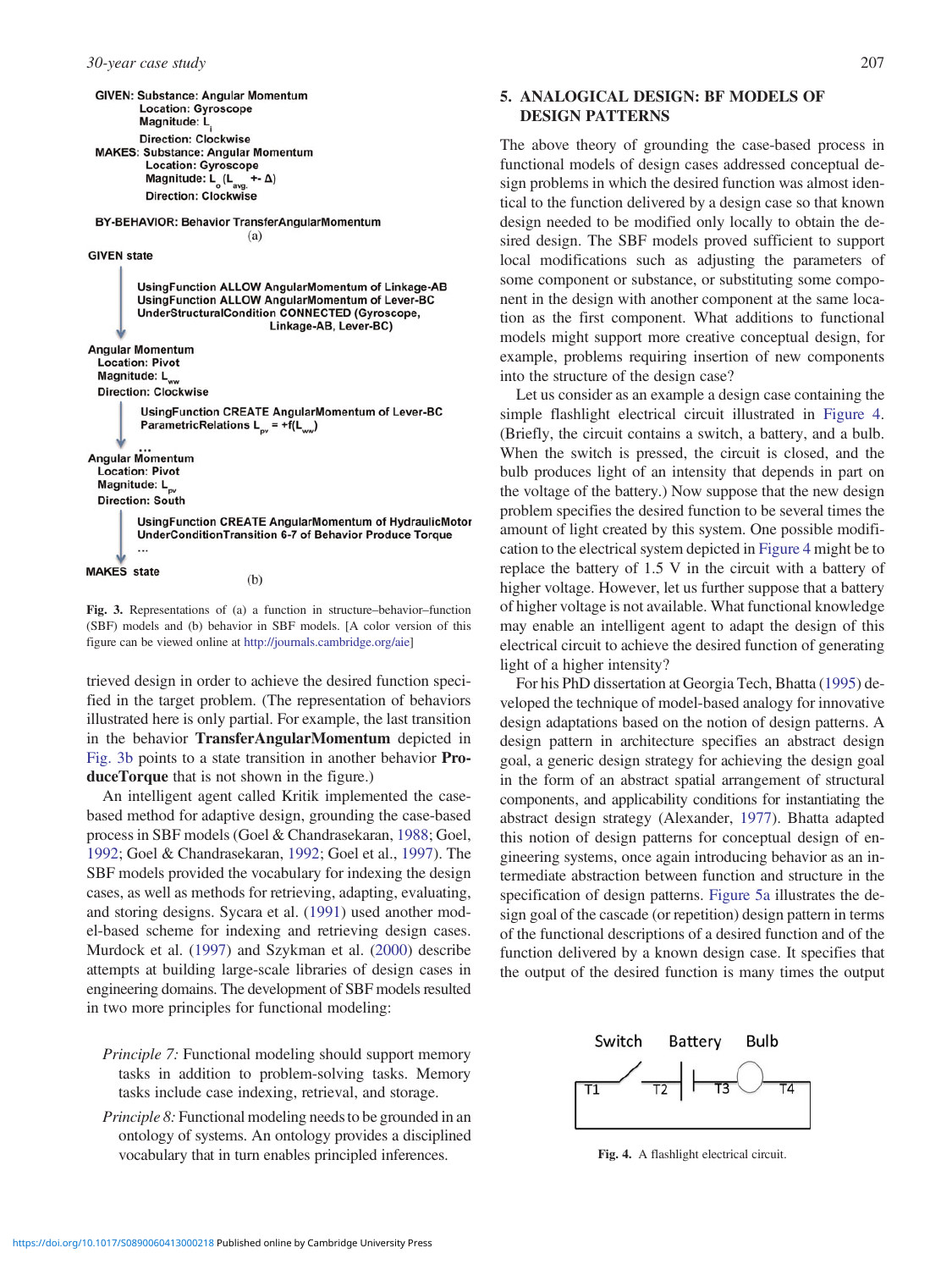<span id="page-5-0"></span>

Fig. 5. (a) A functional description of the cascade design pattern and (b) a behavioral description of the cascade design pattern.

 $(b)$ 

of the design case. Figure 5b illustrates the design strategy for the cascade design pattern in terms of description of how to compose the behaviors of the design case into a behavior for achieving the desired function, namely, repetition of the behavior of the design case. Applying this pattern to the problem of the electrical circuit above results in a new circuit in which the behavior of the 1.5 V battery is repeated as many times as needed to achieve the desired intensity of light: the new electrical circuit contains a cascade of 1.5 V batteries in series. Note that in model-based analogy, function is an abstraction of a design pattern; a function corresponds to the goal of the design strategy captured in the pattern.

Theories of analogies in general are of two types. The first kind of theory proposes general mechanisms for analogical mapping and transfer (e.g., Falkenhainer et al., [1989;](#page-11-0) Holyoak & Thagard, [1989;](#page-11-0) Thagard et al., [1990](#page-12-0); Forbus, [1995](#page-11-0)). The second kind of theory of analogy describes contents of knowledge that drive the analogical mapping and transfer (e.g., Winston, [1979](#page-12-0); Clement, [1988](#page-11-0); Nersessian, [1999](#page-12-0); Clement, [2008](#page-11-0); Nersessian, [2008](#page-12-0)). Model-based analogy is a content theory of analogy. Although model-based analogy could potentially be implemented in some general mechanism, its power comes from the identification and representation of knowledge content driving the analogies (e.g., SBF models of design cases and BF models of design patterns).

An intelligent agent called Ideal implemented and evaluated the theory of model-based analogy for innovative conceptual design (Bhatta & Goel, [1994,](#page-11-0) [1996](#page-11-0)a, [1997\)](#page-11-0). Ideal contained two libraries: a library of design cases and a library of design patterns. Given a new design problem, Ideal first operated like the Kritik agent, retrieving similar design cases and using their SBF models to tweak the design cases to address the new problem. However, if this tweaking of design cases was infeasible or insufficient, then Ideal retrieved the BF models of appropriate design patterns and instantiated them to modify the design case to address the given problem. Balazs and Brown [\(2002\)](#page-11-0) developed a scheme for using SBF models to support analogical simplification of design problems.

Altshuller's [\(1984](#page-11-0)) TRIZ method often is viewed as a fundamental process of creative design in engineering. We conjectured that Ideal's method of model-based analogy might be a complementary process of creative design (Goel, [1997](#page-11-0)). Ideal learns BF models of design patterns from design cases such as the patterns of various kinds of feedback and feedforward. It uses these patterns to address cross-domain analogies in which a pattern learned in one domain is used to address a design problem in a different domain (Goel & Bhatta, [2004\)](#page-11-0). As Ideal thus generates new designs, it encapsulates them as new design cases and stores them in its case library for potential reuse. It uses the SBF models of the design cases to learn the indices to the new cases (Bhatta & Goel, [1996](#page-11-0)b). This work resulted in two additional principles for functional modeling.

- Principle 9: Functional modeling should cover not only complex systems but also design- and domain-independent abstract processes, patterns, and principles that systems embody.
- Principle 10: Functional modeling should support learning tasks in addition to memory and problem-solving tasks. Learning tasks include learning of design cases and case indices, learning of abstract design patterns, and learning of abstraction hierarchies.

## 6. ENVIRONMENTALLY BOUND SBF (ESBF) MODELS OF SYSTEM–ENVIRONMENT INTERACTIONS

Chandrasekaran and Josephson [\(2000\)](#page-11-0) describe device-centric and environment-centric views of functions of complex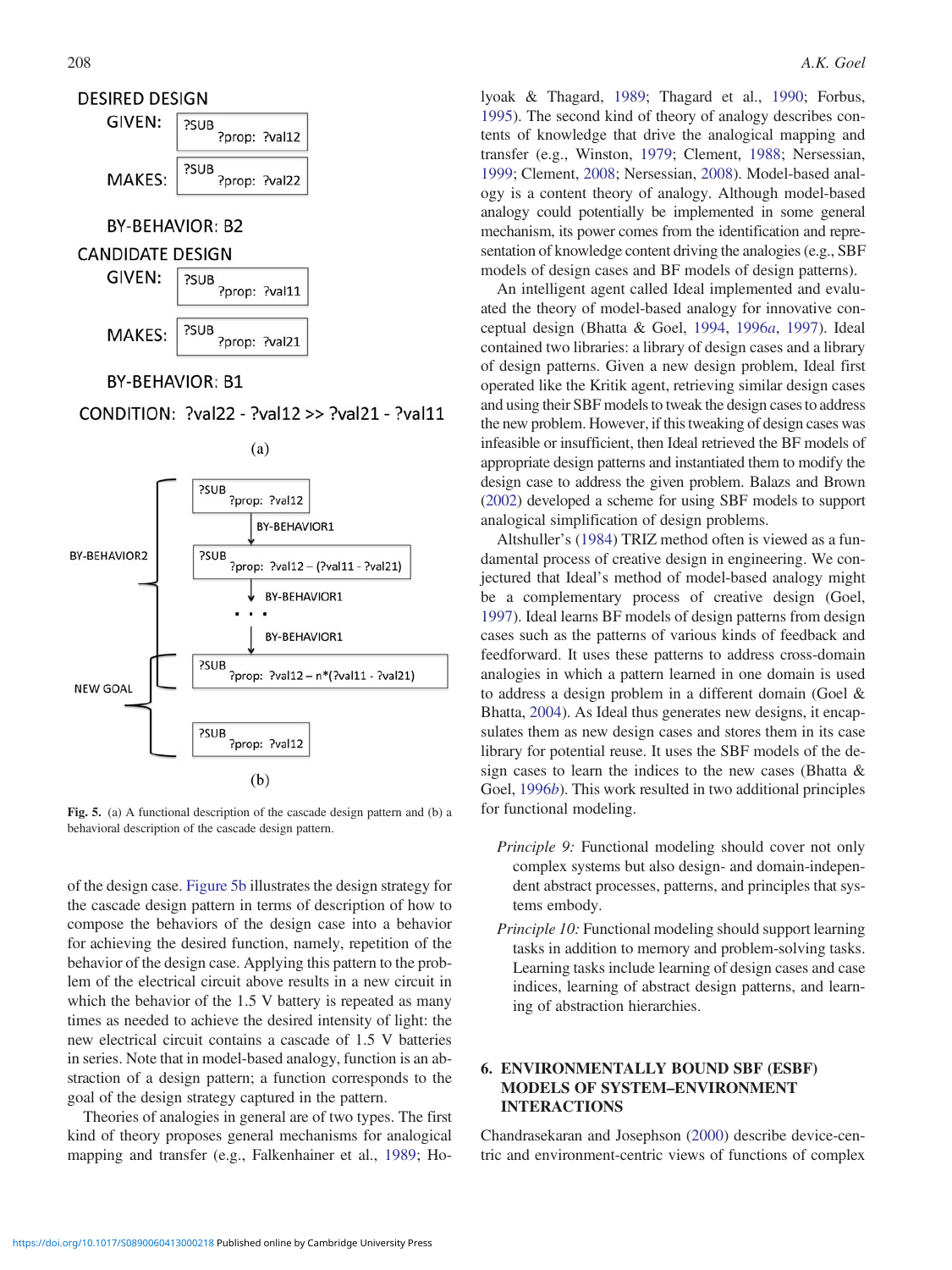systems. In their revised FR scheme, while function in the device-centric view is an abstraction of the internal causal behaviors of the system, in the environment-centric view, a function is an effect of the system on its external environment.

In parallel, Sattiraju Prabhakar developed ESBF models that capture an environment-centric view of complex systems (Prabhakar & Goel, [1996](#page-12-0), [1998\)](#page-12-0). Prabhakar noted that earlier notions of functions were limited to systems whose external environments play only a limited and passive role in the functioning of the system. For such systems, it was possible to abstract the system–environment interactions into Given and Makes states of the system and stimuli from the environment to the system. This is a system-centric view of function. However, the external environment plays an important and active role in the functioning of many systems. Consider, for example, an air-conditioning system for a room that can be mounted in a window. The function of the air conditioner is to lower the temperature in a room. Note that this function is the result of both internal causal behaviors of the air conditioner and behaviors in its external environment (e.g., heat sources and air currents in the room). This is an environmentcentric view of function of a system: function as an abstraction of a state change in the system's external environment. Thus, we extended SBF models into ESBF models (Prabhakar & Goel, [1996,](#page-12-0) [1998\)](#page-12-0). This results in another principle:

Principle 11: Functional models should support multiple perspectives on a system, such as system-centric and environment-centric perspectives.

#### 7. DSSBF MODELS OF DESIGN DRAWINGS

Let us consider the vector-graphics drawing illustrated in Figure 6a. Designers make drawings like this using computer-aided design (CAD) tools. If CAD programs could understand such drawings, then they could interactively aid the construction of such drawings, check if the design depicted in the





Fig. 6. (a) A target design drawing requiring interpretation and (b) a source drawing in a case library for which a structure–behavior–function model is known.

Fig. 7. The abstraction hierarchy of drawing–shape–structure–behavior– function models.

drawing is functionally and behaviorally correct, and acquire functional and behavioral knowledge from design drawings.

For his PhD dissertation at Georgia Tech, Yaner [\(2007\)](#page-12-0) developed the technique of compositional analogy for understanding design drawings. An intelligent agent called Archytas implements and evaluates the method of compositional analogy (Yaner & Goel, [2007](#page-12-0)a, [2007](#page-12-0)b, [2008\)](#page-12-0). Archytas constructs SBF models of the design depicted in a drawing such as the one in Figure 6a in analogy to known SBF models of similar designs stored in a case library. For example, if Archytas's case library contains an SBF model of the design illustrated in Figure 6b, then it can transfer and adapt the SBF of the known design to construct an SBF model of the new design illustrated in Figure 6a. (Briefly, the function of the piston and the crankshaft system illustrated in Fig. 6b is to convert translational motion into rotational motion: as the piston moves linearly inside the cylinder depicted on the left of the figure, it generates angular motion in the crankshaft depicted on the right of the figure. The function of the new piston and crankshaft system illustrated in Fig. 6a is to generate rotational motion in two crankshafts.)

To support analogical transfer of the SBF model of a source drawing to a target drawing, Yaner extended SBF models to include drawings and shapes, resulting in DSSBF models. Figure 7 illustrates the DSSBF scheme. Note that just as behavior is an intermediate level of abstraction between structure and function, shape and spatial relations are an intermediate abstraction between drawings and structure, and further, structure now is an intermediate abstraction between shapes and behavior. Thus, DSSBF models form an abstraction hierarchy from drawings to function. Therefore, DSSBF models explicitly link functional knowledge to visuospatial knowledge. Anthony et al. [\(2001](#page-11-0)) describe another scheme for coupling SBF models and visuospatial knowledge of engineering systems.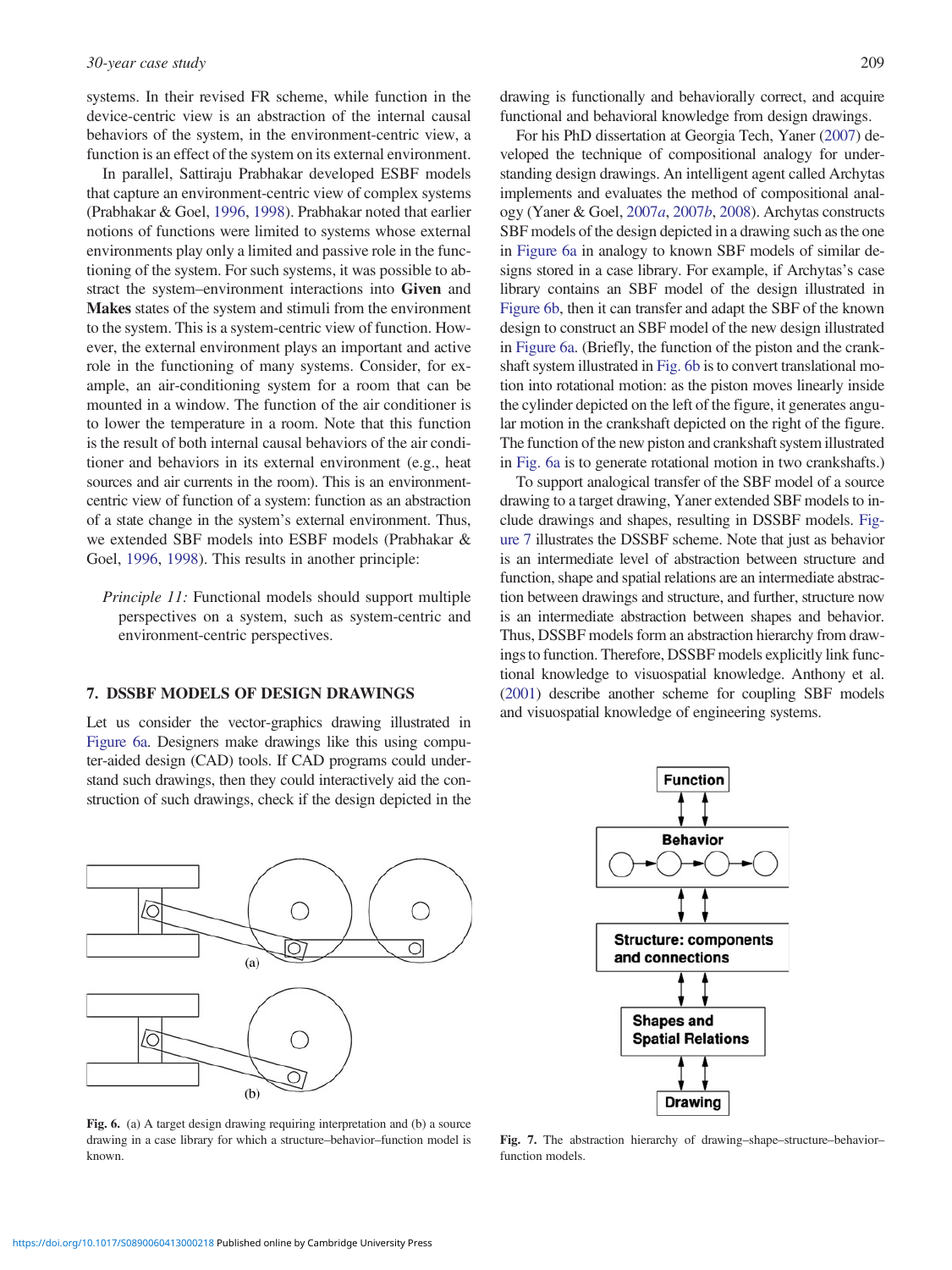The method of compositional analogy first gathers individual lines, arcs, and intersection points in the target drawing into shapes and then finds mappings between the source drawing and the target drawing at this level of intersections. Then it groups these mappings and transfers shapes from the source drawing to the target drawing. Next, it finds a mapping between the source and target drawings at the level of the shapes and transfers the structural model from the source drawing to the target drawing. Thus, compositional analogy finds semantic labels for the components and connections in the unlabeled target drawing. Next, it finds a mapping between the source and target drawings at the structure level and transfers the behavioral model from the source to the target, and so on, all the way up to the level of function. Analogical mapping and transfer thus are iterative, working up to each level of the abstraction hierarchy of the DSSBF model, hence the name compositional analogy. This work leads to three more principles for functional modeling.

- Principle 12: Functional reasoning should be coupled with visuospatial reasoning. Functional knowledge should be grounded in visuospatial knowledge.
- Principle 13: Functional, behavioral, structural, and visuospatial knowledge form an abstraction hierarchy. Just as behaviors are an intermediate level of abstraction between structure and function, structure is an intermediate abstraction level between causal behaviors and spatial relations among shapes.
- Principle 14: Functional models should support analogical mapping and transfer. In particular, mappings at one level of abstraction in the abstraction hierarchy of a functional model can support transfer at a higher abstraction level.

 $FunctionMode' = fFunction1+$ 

## 8. FORMALIZATION OF THE SBF MODELING LANGUAGE

One difficulty in comparing various FRs is that often they are specified only informally. My Georgia Tech colleague Spencer Rugaber used Backus–Naur form to formally specify the syntax and structural semantics of the SBF modeling language (Goel, [2009](#page-11-0)). Figure 8 illustrates a partial specification of function in the Backus–Naur notation.

This leads to another principle.

Principle 15: For clarity and precision, functional models should be specified in a formal language.

#### 9. DISCUSSION AND CONCLUSIONS

In this article, we have tried to articulate the core principles of a specific cognitively oriented AI methodology for functional modeling by analyzing what remained stable in the evolution of SBF modeling over nearly 30 years, and what changed, how, and why. [Table 1](#page-8-0) summarizes the changes in the notion of functions of complex systems from SBF models (described in Section 4), to BF models (Section 5), to ESBF models (Section 6), to DSSBF models (Section 7).

There are two primary reasons for these changes. First, our notion of function changed from SBF models to ESBF models because of the expansion in the class of complex systems under consideration. Initially, we analyzed systems in which the external environment played only a limited and passive role. For such systems, system–environment interactions could be abstracted as states of the system and stimuli from the environment to the system. As we analyzed the functioning of systems in which behaviors in the environment played

| <b>Function := INTEGER</b>                                               | // Function                    |  |
|--------------------------------------------------------------------------|--------------------------------|--|
| Name                                                                     | // Function name               |  |
| [STRING]                                                                 | // Description                 |  |
| FunctionType                                                             |                                |  |
| [INTEGER]                                                                | // PrimaryArgument (ElementId) |  |
| <b>INTEGER</b>                                                           | // Behavior Id                 |  |
| <b>STRING</b>                                                            | // Provided                    |  |
| <b>INTEGER</b>                                                           | // Prerequisite Stateld        |  |
| {INTEGER}+                                                               | // Resultant Statelds          |  |
| {INTEGER}*                                                               | // StimulusIds                 |  |
| FunctionType := 'achievement'   'maintenance'   'prevention   'negation' |                                |  |

#### Primitive Functions of FunctionType Achivement := 'create' | 'destroy' | 'expel' | 'allow' | 'pump' | 'move' | 'change\_mode'

Fig. 8. Specification of function in a structure–behavior–function (SBF) model.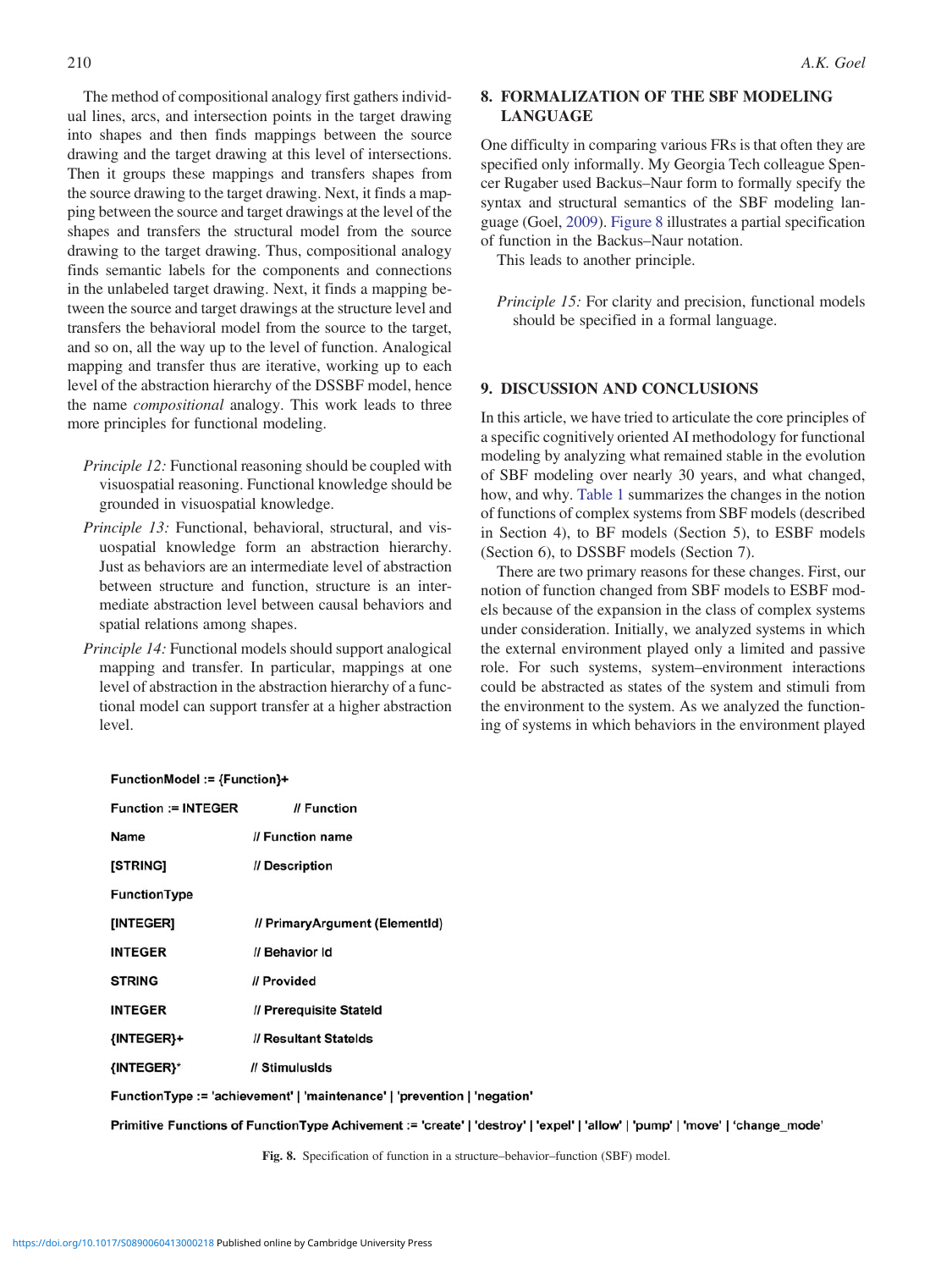<span id="page-8-0"></span>

| Table 1. Summary of evolution in our notion of function |  |  |  |  |
|---------------------------------------------------------|--|--|--|--|
|                                                         |  |  |  |  |

| Name of Model                                               | Primary References                                                      | Notions of Function                                                                                                        |
|-------------------------------------------------------------|-------------------------------------------------------------------------|----------------------------------------------------------------------------------------------------------------------------|
| Structure–behavior–function model                           | Goel (1992), Goel & Stroulia (1996), Goel,<br>Bhatta, & Stroulia (1997) | An intended output behavior of a system; an<br>abstraction of an internal causal behavior                                  |
| <b>Behavior-Function Model</b>                              | Bhatta & Goel (1994, 1996a, 1996b, 1997)                                | An abstraction of a design pattern; a design<br>adaptation goal                                                            |
| Environmentally bound structure-behavior-<br>function model | Prabhakar & Goel (1996, 1998)                                           | An abstraction of a state change in the external<br>environment of a system; an effect of the<br>system on the environment |
| Drawing-shape-structure-behavior-function model             | Yaner & Goel (2006, 2007a, 2007b)                                       | An intended output behavior of a system; an<br>abstraction of visuospatial knowledge<br>through an abstraction hierarchy   |

a significant role, we developed an environment-centric view of system functioning, with system function as an abstraction of a state change in the environment.

Second, the other main reason for changes in our notion of function from SBF models to BF models to DSSBF models is the expansion in the range of tasks under consideration. Initially, we addressed the task of adaptive design (i.e., generation of conceptual designs by retrieving and adapting similar design cases from the same domain). To address this task, we used an ontology of components, substances, states, and functions, to expand the FR scheme into SBF models. Then, we addressed the task of analogical design (i.e., generation of conceptual designs by transferring design patterns across domains). To address this task, we abstracted BF models from SBF models to capture design- and domain-independent design patterns. Next, we addressed the task of understanding design drawings by constructing SBF models of the design depicted in a drawing. To address this task, we extended SBF models of systems into DSSBF models that coupled SBF models with visuospatial knowledge of the system.

#### 9.1. Methodological principles

Table 2 summarizes the 15 principles for an AI methodology for functional modeling enumerated above. Although I have not mentioned it explicitly, a functional model of a system should be correct and accurate. Because this principle is common to all modeling methodologies, we may call it the Zeroth Principle of functional modeling.

We now briefly elaborate on six of these principles, which are six basic, core principles not always followed in functional modeling.

Principle 1: Functional models are constructed to support functional reasoning. Any theory of functional modeling needs to be situated in a theory of functional reasoning: the whys, whats and hows of functional reasoning are good starting points for answering the whys, whats and hows of functional models.

Functional models of complex systems and functional reasoning about the systems are closely intertwined. Functional

models, and meanings of functions, are constructed to support functional reasoning (and not the other way around). However, in the literature, functional models often are compared relative to various notions of function or classes of systems. Although this coverage of systems is important, the usefulness of a functional model, or of a meaning of function, for reasoning tasks is even more important. We hope that the analysis presented in this paper exposes this constraint clearly. Thus, as the task requirements on functional reasoning in our work evolved from adaptive design to analogical design, so did the FRs from SBF models of design cases to BF models of design patterns. Similarly, as the task requirements on functional reasoning evolved to understanding the functioning of systems depicted in design drawings, so did the FR from SBF models to DSSBF models. It follows that the functional models we have described here likely will con-

|          | <b>Table 2.</b> Fifteen methodological principle for functional |  |  |
|----------|-----------------------------------------------------------------|--|--|
| modeling |                                                                 |  |  |

| <b>Issues</b>         | Principles                                                                    |
|-----------------------|-------------------------------------------------------------------------------|
| Basics of functional  | Principle 1 (functional reasoning)                                            |
| models                | Principle 2 (functional decomposition)                                        |
|                       | Principle 3 (functional explanation)                                          |
| Basics of modeling    | Principle 6 (experimental evaluation)                                         |
| methodology           | Principle 15 (formalization)                                                  |
| Abstractions          | Principle 4 (behavior)                                                        |
|                       | Principle 9 (patterns)                                                        |
|                       | Principle 13 (abstraction hierarchy)                                          |
| Modality of reasoning | Principle 11 (functional and visuospatial                                     |
|                       | reasoning)                                                                    |
| Ontology              | Principle 8 (ontology of states and functions)                                |
|                       | Principle 9 (ontology of patterns)                                            |
| Knowledge and memory  | Principle 5 (functions as indices to behaviors)                               |
| organization          | Principle 7 (functions as indices to design<br>cases)                         |
| Analogy and learning  | Principle 10 (learning cases, indices, patterns,<br>abstractions)             |
|                       | Principle 14 (analogical mapping and transfer<br>in an abstraction hierarchy) |
| Perspectives          | Principle 11 (system and environment centric<br>views)                        |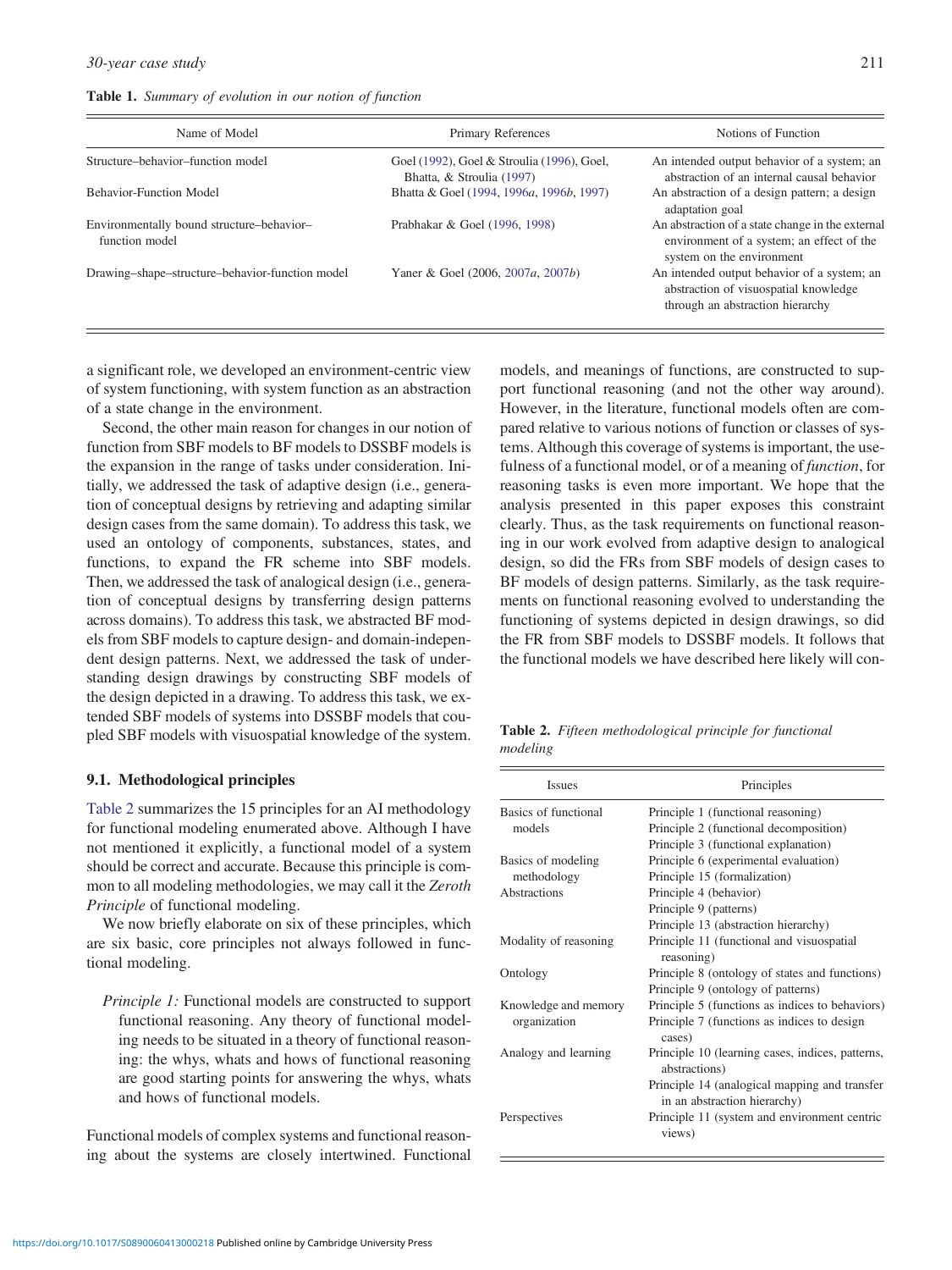tinue to evolve as we address increasingly complex tasks entailing functional reasoning.

Principle 6: Theories of functional modeling need to be evaluated through experimentation. Construction of knowledge systems for automated reasoning is one experimental method for testing, refining, and revising functional models.

Theories of functional modeling should be empirically grounded. In particular, theories of functional modeling must be experimentally evaluated. Empirical studies can cover a wide spectrum, ranging from immersive cultural studies to controlled psychological experiments to neuroimaging to interactive CAD tools to automated reasoning in knowledge systems. Irrespective of the experimental method chosen, it is critical to evaluate theories of functional modeling. Nevertheless, many functional models in the literature remain empirically unevaluated.

Principle 7: Functional modeling should support memory tasks in addition to problem-solving and decision-making tasks. Memory tasks include case indexing, retrieval, and storage.

Reasoning about complex systems often is characterized in terms of problem solving, decision making, constraint satisfaction, and so on. Conceptual design, for example, is often characterized as a kind of problem solving or a kind of decision making. From a cognitive perspective, these views appear limited as well as limiting: design also engages memory and learning, for example. When we view design as decision making, we tend to develop representations that support the decision making and not necessarily memory. In our work, functional models play multiple roles in memory organization. For example, in adaptive design (the Kritik system) and analogical design (the Ideal system), functions acted as indices to design cases stored in a case library so that the right cases could be retrieved to achieve a desired function. Further, in analogical design, functions acted as indices to design patterns so that the right design pattern could be retrieved for analogical transfer.

Principle 10: Functional modeling should support learning tasks in addition to memory and problem-solving tasks. Learning tasks include learning of design cases and case indices, learning of abstract design patterns, and learning of abstraction hierarchies.

Our argument for use of functional models for learning tasks is similar to the one for their use in memory tasks. While the literature on functional models for supporting problem solving and decision making is very rich, the literature on functional models for supporting learning is quite sparse. Nevertheless, each episode of conceptual design also engages learning, both during and after the episode. In our work, in both within-domain case-based design and cross-domain analogical design, functional models of design cases enable the learning of indices to the cases for storing them in memory. Further, in our work on cross-domain analogical design, functional models of design cases enable the learning of design patterns. Like memory tasks, learning tasks impose important constraints on functional modeling.

Principle 12: Functional reasoning should be coupled with visuospatial reasoning. Functional knowledge should be grounded in visuospatial knowledge.

Reasoning about complex systems typically engages not only functional and causal reasoning but also visuospatial reasoning (e.g., Ferguson, [1992](#page-11-0)). For example, visuospatial reasoning often plays an early and important role in adaptive design as well as redesign, yet the literature on functional reasoning in general does not directly connect functional models with visuospatial knowledge. On the contrary, knowledge of functions in most functional models is viewed as amodal (i.e., separated from any perceptual modality). In our work on DSSBF models, functional knowledge is grounded in visuospatial knowledge and functional reasoning is coupled with visuospatial reasoning.

Principle 15: For clarity and precision, functional models should be specified in a formal language.

Comparison and evaluation of functional models requires precise specification of the models. Symbolic logic, graph theory, and set theory are among many mathematical formalisms available for specifying functional models, yet many functional models are specified only informally in the literature.

## 9.2. Implications of the AI methodology

We posit two sets of implications of the above cognitively oriented AI methodology for functional modeling. First, it helps clarify the relationship between our SBF models and functional models developed using other methodologies. Let us consider, for example, Pahl and Beitz's ([1996\)](#page-12-0) functional models of technological systems. We see many deep commonalities and broad similarities between Pahl and Beitz's functional models and our SBF models, for example, explicit representation of functions, functional decomposition, and flow of substances in SBF models and flow of material, energy, and information in Pahl and Beitz's models. Of course, there are also some differences that arise in part due to different goals and methodologies. Pahl and Beitz's theory of systematic design is prescriptive, and their functional models are intended to support the prescribed design methods. In contrast, our theories of case-based design and analogical design are descriptive. Further, Pahl and Beitz's functional models, like the technological systems themselves, are external to the human mind. In contrast, in our research, the SBF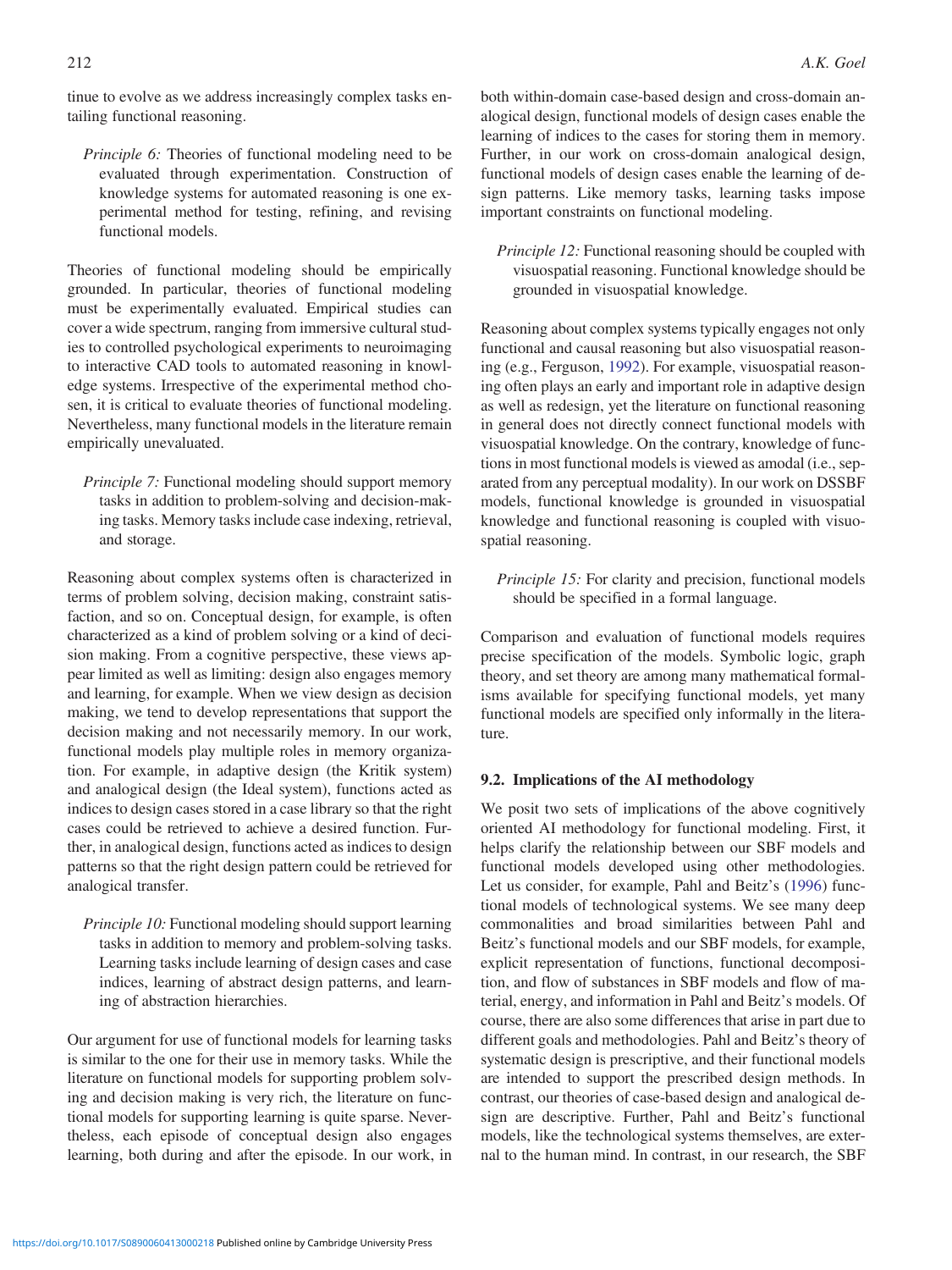models typically are inside the "mind" of intelligent agent and, at least hypothetically, inside the human mind as well: that is, the SBF models are also hypotheses about mental models.

These differences between the goals and methodologies lead to different modeling constraints and affordances. For example, one of the key constraints in Pahl and Beitz's [\(1996](#page-12-0)) methodology is accuracy and scalability of their functional models. Thus, they emphasize the importance of system ontology for constructing high-fidelity external representations of large-scale systems. Further, they tend to evaluate a model's representational vocabulary by its coverage of different classes of technological systems. In contrast, one of the key constraints in our work is explanation and tractability of functional reasoning. Thus, our work on functional models emphasizes the importance of knowledge abstraction (e.g., BF models of design patterns), organization (e.g., DSSBF models), and localization of reasoning (e.g., functions acting as indices to behaviors responsible for accomplishing the functions and annotations on transitions acting as indices to functions of subsystems). Furthermore, it tends to evaluate functional reasoning by its coverage of functional reasoning, including problem-solving, memory, and learning tasks. Although we made the above comparisons in the context of Pahl and Beitz's functional models, they are equally applicable to other functional modeling schemes that share Pahl and Beitz's goals and methodologies, for example, Hubka and Eder ([1988\)](#page-11-0).

We should state explicitly and specifically that we are *not* arguing that our methodology for functional modeling is "right" or that the our functional models are "better" than those developed using other methodologies. Instead, we view the two sets of goals and methodologies as complementary to each other. Chandrasekaran ([2005\)](#page-11-0) suggests one kind of complementarity between them: Pahl and Beitz's ([1996\)](#page-12-0) functional models, for example, may provide domain-specific libraries of technological functions and structures, and our methods of functional reasoning may provide computational methods for automated reasoning with the libraries. We conjecture that construction of interactive tools for aiding humans in complex tasks such as conceptual design will require *both* high-fidelity modeling of large-scale complex systems and a deep understanding of human reasoning about functioning of complex systems. A challenging question is how to translate these complementarities into interactive tools for supporting design practice. This is a central issue in our current work on biologically inspired design (Goel et al., [2012](#page-11-0)).

The second set of implications of our AI methodology for functional modeling pertains to various meanings of function. We begin by noting that the evolution of SBF modeling illustrates three different kinds of meaning of function. First, the meaning of function may lie in the objects, relations, and processes in the real world to which the function refers (i.e., for which the function stands in the functional model). For example, the representation of function in the SBF model of the gyroscope follow-up illustrated in [Figure 3a](#page-4-0) refers to, and stands for, specific objects, relations, and states in the actual gyroscope follow-up. This meaning of function is the meaning commonly used in functional modeling, including in the companion targets articles of Vermaas and Eckert. Second, the meaning of function may lie in the invocation of related concepts. For example, the representation of function in the SBF model of the gyroscope follow-up illustrated in [Figure 3a](#page-4-0) indexes and invokes in memory the behavior that accomplishes the function. Similarly, the functional annotations on the behavior illustrated in [Figure 3b](#page-4-0) index and invoke in memory specific functions of specific components of the gyroscope follow-up. Third, the meaning of function may lie in the inferences it enables. For example, given a specific design scenario of finely regulating the angular momentum of the gyroscope follow-up, the representation of the goal of the design pattern of cascading in [Figure 4a](#page-4-0) enables inferences about whether or not the pattern is applicable to the scenario. Similarly, the representation of the design strategy in [Figure 4b](#page-4-0) enables inferences about the application of the strategy to the given design scenario.

As [Table 1](#page-8-0) indicates, our work on SBF modeling subscribes not only to all three kinds of meanings of functions but also to several different meanings of function of the three kinds. Although we arrived at the different meanings at different points in the evolution of SBF modeling, the latter meanings augmented the earlier meanings instead of replacing them. We see no contradiction in the coexistence of different meanings of function. According to our Principle 1 of functional modeling, functional models, and meanings of functions, are constructed to support functional reasoning. Functional reasoning, whether in human cognition or in intelligent agents, is complex and makes many demands on problem solving and decision making, attention and perception, memory and learning. As and when feasible, functional reasoning makes opportunistic use of the different meanings of function in the available knowledge; as and when needed, it strategically re-represents knowledge and constructs new meanings of function. Thus, we see different meanings of function not as an obstacle to functional modeling but as a critical source of the power of functional reasoning.

## ACKNOWLEDGMENTS

I am grateful to B. Chandrasekaran, my PhD adviser at Ohio State University in the 1980s and a mentor since then. My research on SBF modeling over the years has been supported by grants from several US agencies, including the National Science Foundation, the Defense Advanced Research Projects Agency, the Office of Naval Research, and the Institute of Education Sciences. My current work on SBF modeling is supported by the National Science Foundation (CreativeIT Grant 0855916). I am grateful to Pieter Vermaas and Claudia Eckert for inviting me to write this article. I thank David C. Brown, Spencer Rugaber, an anonymous reviewer, and Pieter and Claudia for their constructive critiques of earlier drafts that helped to significantly improve this article.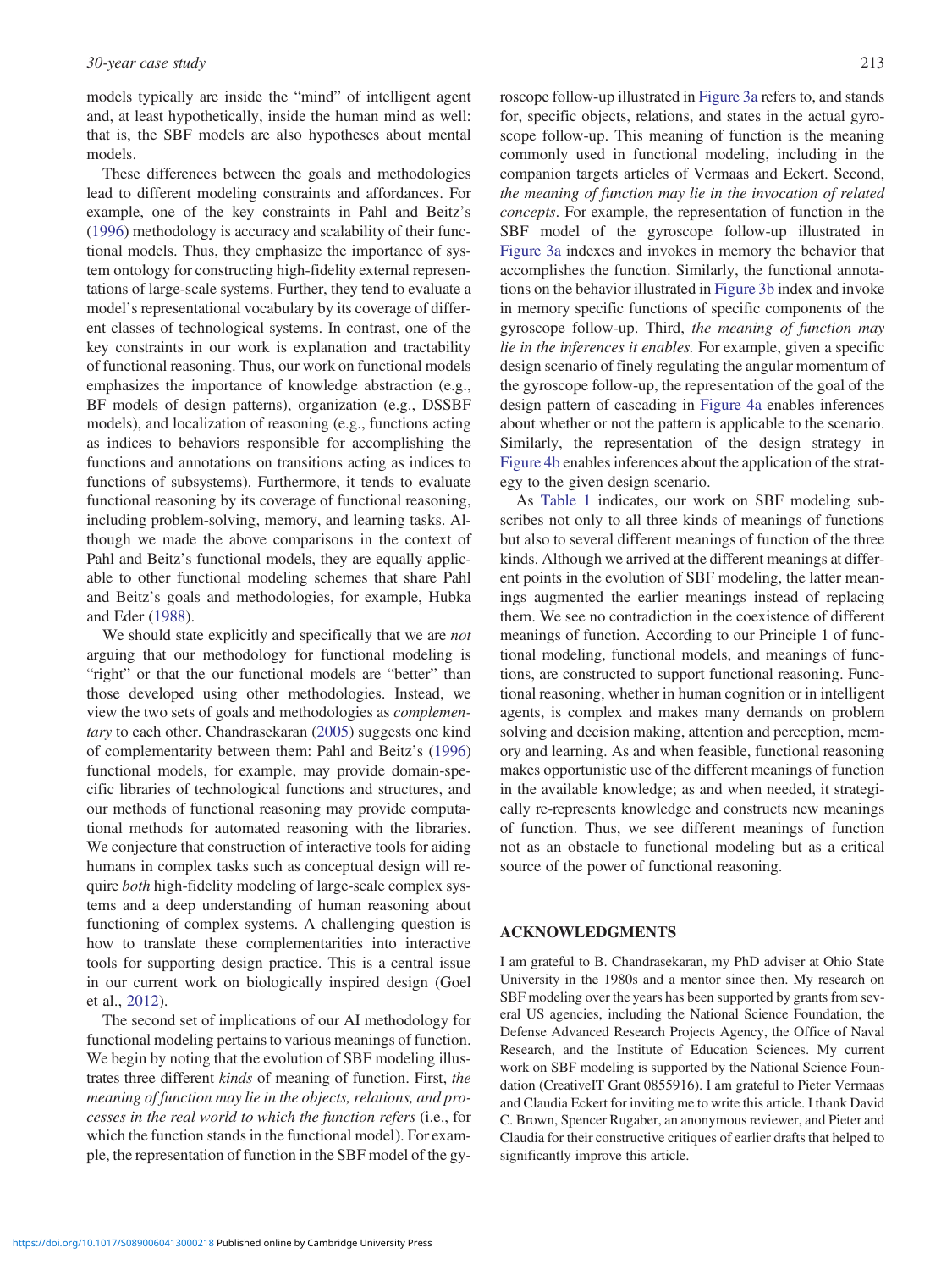## <span id="page-11-0"></span>**REFERENCES**

- Alexander, C., Ishikawa, S., & Silverstein, M. (1977). A Pattern Language— Towns, Buildings, Construction. New York: Oxford University Press.
- Altshuller, G. (1984). Creativity as an Exact Science: The Theory of the Solution of Inventive Problems. (Williams, A., Trans.). New York: Gordon & Breach.
- Andreasen, M. (1991). Design methodology. Journal of Engineering Design 2(4), 321–335.
- Anthony, L., Regli, W., John, J., & Lombeyda, S. (2001). An approach to capturing structure, behavior and function of artifacts in CAD. ASME Journal of Computing and Information Science in Engineering 1(2), 186–192.
- Balazs, M., & Brown, D. (2002). Design simplification by analogical reasoning. In From Knowledge Intensive CAD to Knowledge Intensive Engineering (Cugini, U., & Wozny, M., Eds.), pp. 29–44. Amsterdam: Kluwer Academic.
- Bechtel, W., & Richardson, R. (2010). Discovering Complexity (2nd ed.). Cambridge, MA: MIT Press.
- Bhatta, S. (1995) Model-based analogy in innovative device design. PhD Thesis. Georgia Institute of Technology.
- Bhatta, S., & Goel, A (1994). Model-based discovery of physical principles from design experiences. Artificial Intelligence for Engineering Design, Analysis and Manufacturing 8(2), 113–123.
- Bhatta, S., & Goel, A. (1996a) From design cases to generic mechanisms. Artificial Intelligence for Engineering Design, Analysis and Manufacturing 10, 131–136.
- Bhatta, S., & Goel, A. (1996b). Model-based indexing and index learning in engineering design. Engineering Applications of AI 9(6), 601–610.
- Bhatta, S., & Goel, A. (1997) Learning generic mechanisms for innovative strategies in adaptive design. Journal of the Learning Sciences 6(4), 367–396.
- Bracewell, R., & Sharpe, J. (1996). Functional descriptions used in computer support for qualitative scheme generation: Schemebuilder. Artificial Intelligence for Engineering Design, Analysis and Manufacturing 10, 333–346.
- Bylander, T. (1991). A theory of consolidation for reasoning about devices. Man–Machine Studies 35, 467–489.
- Bylander, T., & Chandrasekaran, B. (1985). Understanding behavior using consolidation. Proc. Int. Joint Conf. AI, Vol. 1, pp. 450–454. San Francisco, CA: Morgan Kaufmann.
- Carrara, M., Garbacz, P., & Vermaas, P. (2011). If engineering function is a family resemblance concept: assessing three formalization strategies. Applied Ontology 6, 141–163.
- Chakrabarti, A., & Bligh, T. (2001). A scheme for functional reasoning in design. Design Studies 22(6), 493–517.
- Chandrasekaran, B. (1994a). Functional representation: a brief historical perspective. Applied Artificial Intelligence 8(2), 173–197.
- Chandrasekaran, B. (1994b). Functional representations and causal processes. In Advances in Computers (Yovits, M., Ed.), pp. 73–143. San Diego, CA: Academic Press.
- Chandrasekaran, B. (2005). Representing function: relating functional representation and functional modeling research streams. Artificial Intelligence for Engineering Design, Analysis and Manufacturing 19, 65–74.
- Chandrasekaran, B., Goel, A., & Iwasaki, Y. (1993). Functional representation as design rationale. IEEE Computer 26, 48–56.
- Chandrasekaran, B., & Josephson, J. (2000). Function in device representation. Engineering With Computers 16, 162–177.
- Chittaro, L., Guida, G., Tasso, C., & Toppano, E. (1993). Functional and teleological knowledge in the multimodeling approach for reasoning about physical systems: a case study in diagnosis. IEEE Transactions on Systems, Man, and Cybernetics 23(6), 1718–1751.
- Clement, J. (1988). Observed methods for generating analogies in scientific problem solving. Cognitive Science 12, 563–586.
- Clement, J. (2008). Creative Model Construction in Scientists and Students: The Role of Imagery, Analogy, and Mental Simulation. Dordrecht: Springer.
- Darden, L. (1998). Anomaly-driven theory redesign: computational philosophy of science experiments. In The Digital Phoenix: How Computers Are Changing Philosophy (Bynum, T., & Moor, J., Eds.), pp. 62–78. New York: Blackwell.
- Eckert, C. (2013). That which is not form: the practical challenges in using functional concepts in design. Artificial Intelligence for Engineering Design, Analysis and Manufacturing 27(3), 217–232 [this issue].
- Eckert, C., Alink, T., Ruckpaul, A., & Albers, A. (2011). Different notions of function: results from an experiment on the analysis of an existing product. Journal of Engineering Design 22, 811–832.
- Erden, M., Komoto, H., van Beek, T., D'Amelio, V., Echavarria, E., & Tomiyama, T. (2008). A review of function modeling: approaches and applications. Artificial Intelligence for Engineering Design, Analysis and Manufacturing 22(2), 147–169.
- Falkenhainer, B., Forbus, K., & Gentner, D. (1989). The structure-mapping engine: algorithm and examples. Artificial Intelligence 41,1–63.
- Ferguson, E. (1992). Engineering and the Mind's Eye. Cambridge, MA: MIT Press.
- Forbus, K., Gentner, D., & Law, K. (1995). MAC/FAC: a model of similarity-based retrieval. Cognitive Science 19, 141–205.
- Forrester, J. (1994). Learning through system dynamics as preparation for the 21st century. Keynote address presented at the 1994 Systems Thinking and Dynamic Modeling Conference for K–12 Education, Concord, MA. Accessed at <http://clexchange.org/curriculum/>
- Freeman, P., & Newell, A. (1971). A model for functional reasoning in design. Proc. 2nd Int. Joint Conf. Artificial Intelligence, pp. 621–633, London, September 1–3.
- Garbacz, P., Borgo, S., Carrara, M., & Vermaas, P. (2011). Two ontologydriven formalizations of function and their comparison. Journal of Engineering Design 22, 733–764.
- Gero, J. (1990). Design prototypes: a knowledge representation schema for design. AI Magazine 11(4), 26.
- Gero, J., & Kannengiesser, U. (2004). The situated function–behavior–structure framework. Design Studies 25, 373–391.
- Gero, J., Tham, K., & Lee, H. (1992). Behavior: a link between function and structure in design. In Intelligent Computer Aided Design (Brown, D., Waldron, M., & Yoshikawa, H., Eds.), pp. 193–225. Amsterdam: North-Holland.
- Goel, A. (1989). Integration of case-based reasoning and model-based reasoning for adaptive design problem solving. PhD Thesis. Ohio State University.
- Goel, A. (1992). Representation of design functions in experience-based design. In Intelligent Computer Aided Design (Brown, D., Waldron, M., & Yoshikawa, H., Eds.), pp. 283–308. Amsterdam: North-Holland.
- Goel, A. (1997). Design, analogy, and creativity. IEEE Expert 12(3), 62-70.
- Goel, A., & Bhatta, S. (2004). Use of design patterns in analogy-based design. Advanced Engineering Informatics 18, 85–94.
- Goel, A., Bhatta, S. & Stroulia, E. (1997). Kritik: an early case-based design system. In Issues and Applications of Case-Based Reasoning in Design (Maher, M., & Pu, P., Eds.), pp. 87–132. Mahwah, NJ: Erlbaum.
- Goel, A., & Chandrasekaran, B. (1988). Integrating model-based reasoning with case-based reasoning for design problem solving. In Proc. AAAI-88 Workshop on AI and Design. St. Paul, MN, August 21–26, 1988.
- Goel, A., & Chandrasekaran, B. (1989). Functional representation of design and redesign problem solving. Proc. 11th Int. Joint Conf. AI (IJCAI-89), pp. 1388–1394. San Francisco, CA: Morgan Kaufmann.
- Goel, A., & Chandrasekaran, B. (1992). Case-based design: a task analysis. In Artificial Intelligence Approaches to Engineering Design: Volume II. Innovative Design (Tong, C., & Sriram, D., Eds.), pp. 165–184. San Diego, CA: Academic Press.
- Goel, A., & Davies, J. (2011). Artificial intelligence. In Cambridge Handbook of Intelligence (Sternberg, R., & Kauffman, S., Eds.). Cambridge: Cambridge University Press.
- Goel, A., Rugaber, S., & Vattam, S. (2009). Structure, behavior & function of complex systems: The structure–behavior–function modeling language. Artificial Intelligence for Engineering Design, Analysis and Manufacturing 23, 23–35.
- Goel, A., & Stroulia, E. (1996). Functional device models and model-based diagnosis in adaptive design. Artificial Intelligence for Engineering Design, Analysis and Manufacturing 10, 355–370.
- Goel, A., Vattam, S., Wiltgen, B., & Helms, M. (2012). Cognitive, collaborative, conceptual and creative—four characteristics of the next generation of knowledge-based CAD systems: a study in biologically inspired design. Computer-Aided Design 44(10), 879–900.
- Hirtz, J., Stone, R., McAdams, D., Szykman, S., & Wood, K. (2002). A functional basis for engineering design: reconciling and evolving previous efforts. Research in Engineering Design 13(2), 65–82.
- Holyoak, K.J., & Thagard, P. (1989). Analogical mapping by constraint satisfaction. Cognitive Science 13(3), 295-335.
- Hubka, V., & Eder, W. (1988). Theory of Technical Systems. Berlin: Springer–Verlag.